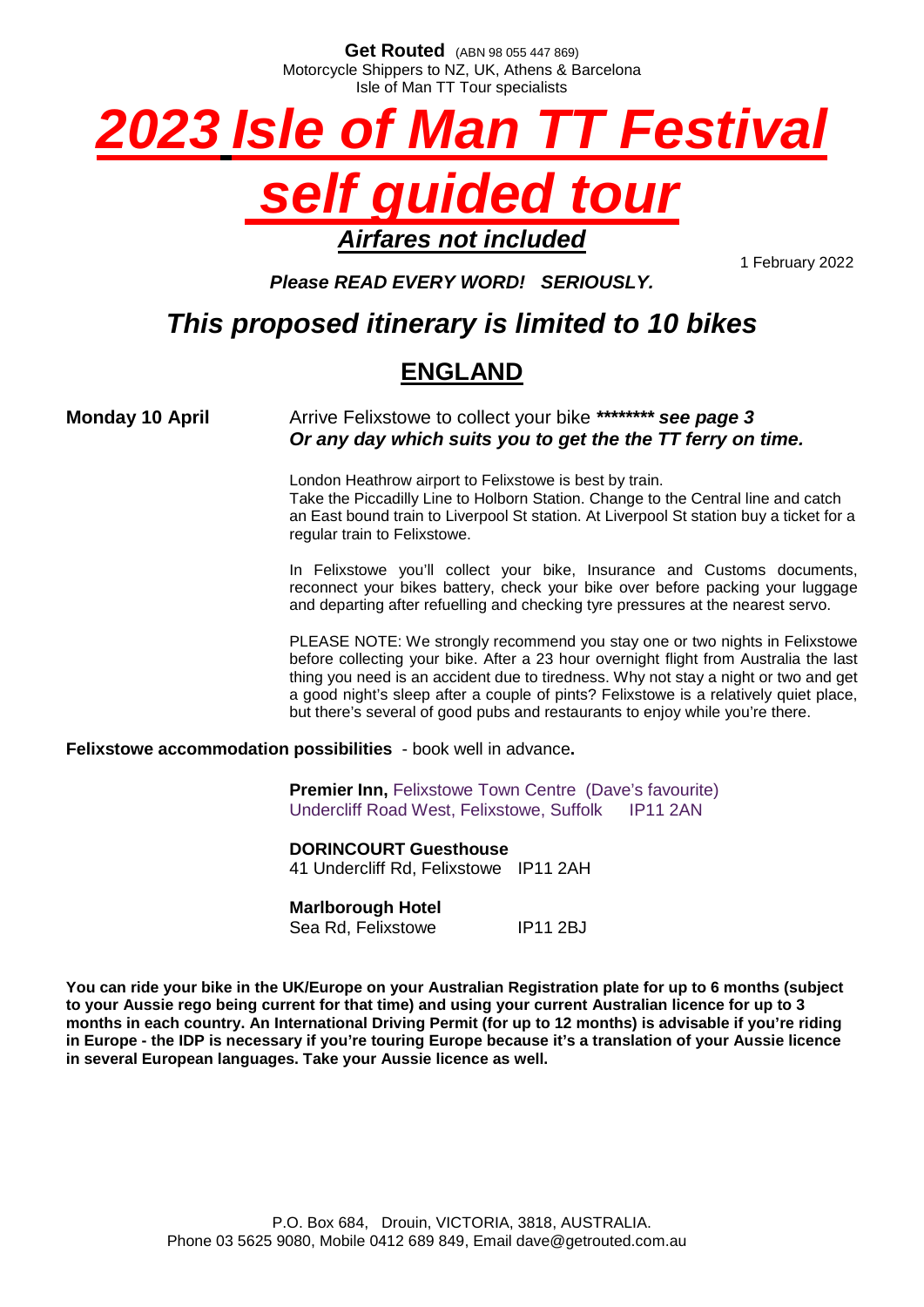**Get Routed** (ABN 98 055 447 869) Motorcycle Shippers to NZ, UK, Athens & Barcelona Isle of Man TT Tour specialists **Tuesday 11 April** At this time you start the self guided portion of your tour with the intention to arrive at Liverpool on Saturday 28 May to catch the Isle of Man ferry to Douglas. Some people want to go to Ireland at this time. The North West 200 at Coleraine, Port Rush & Port Stewart in Northern Ireland is usually on the  $3^{rd}$  or  $4^{th}$  Saturday of May. This is a huge road race meet and probably second only to the TT in terms of the crowd who spectate. Racers use it as preparation for the TT. **Accommodation for the NW200** Contact the Portrush Tourist Info centre for accommodation - Coleraine Tourist Information Centre Tel: 028 7034 4723 Email: [info@northcoastni.com](mailto:info@northcoastni.com) **Make your bookings at least 6 months in advance. Saturday 27 May** In Liverpool catch the 11.15am Steam Packet ferry to Douglas, IoM. **DON'T BE LATE FOR THE FERRY – THEY DON'T WAIT!!**

## **Isle of Man**

We will be there at the Douglas, IoM ferry terminal to meet you and escort you to your accommodation.

**14 nights on IoM** – Manx owned houses (Port Erin & Ramsey) have been leased on a self catering basis and will be shared by tour group members. Couples will have the privacy of double rooms (ensuite in some houses) and single men will be sharing twin rooms – some houses have single rooms and it's first in first served for those. The houses are of a good standard and include beds with linen & towels supplied and all normal household facilities including fully equipped kitchen, laundry, lounge etc. Each house will be in excellent clean condition when you arrive and it is expected you will leave the house in the same condition when you depart. We will inspect them with the owners after you've departed.

**Practice & Race program (subject to change by the IoM organisers)** Practice & Qualifying for TT 2023 will commence on Monday 29 May with the Races scheduled:-

| <b>Saturday 3 June</b>  | Supersport race 1 & Sidecar race 1 (3 laps)              |
|-------------------------|----------------------------------------------------------|
| <b>Sunday 4 June</b>    | <b>Superbike TT</b> (6 laps)                             |
| <b>Tuesday 6 June</b>   | <b>Superstock race 1 &amp; Supertwin race 1 (4 laps)</b> |
| <b>Wednesday 7 June</b> | Supersport race 2 (4 laps) Sidecar race 2 (3 laps)       |
| <b>Friday 9 June</b>    | Superstock race 2 & Supertwin race 2 (4 laps             |
| <b>Saturday 10 June</b> | <b>Senior TT</b>                                         |

**TT Tickets**: There is no charge to watch the TT from the many vantage points around the circuit. However, there are several grandstands around the course including a large one at the start/finish line - it is possible to buy a seat ticket each race day and it's best done on line in advance.

**Saturday 10 June** Catch Steam Packet Ferry to Liverpool Sailing time 3.5 hours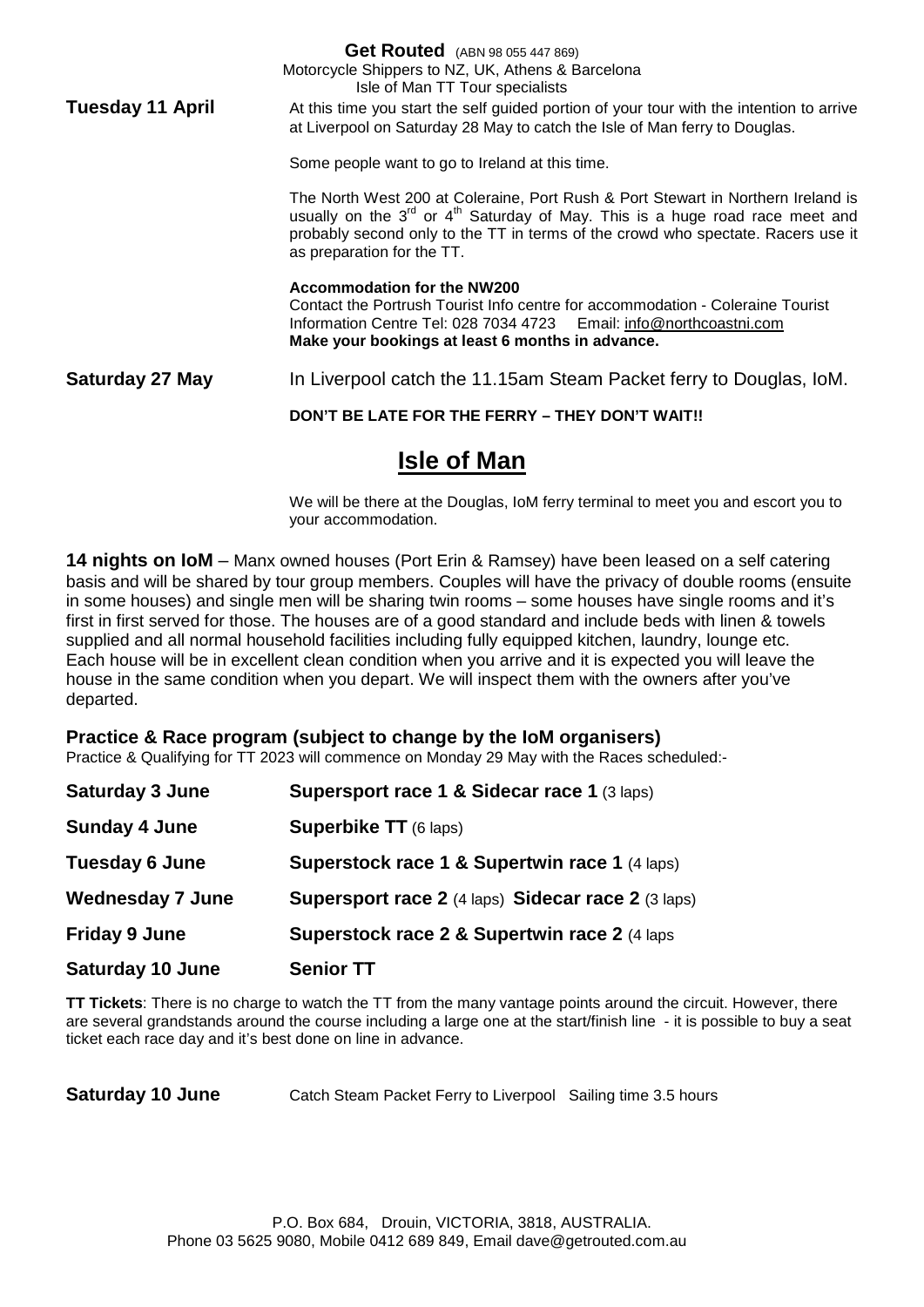#### **Get Routed** (ABN 98 055 447 869) Motorcycle Shippers to NZ, UK, Athens & Barcelona Isle of Man TT Tour specialists

### **ENGLAND**

At this time your self guided tour recommences.

**Sunday ?? June/July** British MotoGP Silverstone (subject to FIM dates released in Nov 2021)

**Sunday 25 June** Dutch TT Assen (Not to be missed) if you're going to the Dutch TT try www.bikemotel.nl/ - tell them Dave Milligan sent you and book early, like 12 months early if you're serious.

**Monday 17 July or Monday 9 October** Take bike to Felixstowe depot for loading into container

We need a minimum of 10 bikes for any return shipment so if there's 6 bikes going to Sydney, 2 bikes to Brisbane and 2 bike going to Melbourne the container will go to Sydney and it's the owner's responsibility to retrieve bikes from Sydney.

Price of this package will be **\$8995.00** for a standard size bike & rider. includes 14 nights IoM accommodation & return IoM ferry tickets

Pillion cost is \$2695.00 Long bikes: add \$2590.00

Included in the above prices are the following:-

Bike Shipping Melbourne, Sydney or Brisbane to Felixstowe return (Conditions apply)

IoM ferry crossings for bike and rider (& pillion)

14 nights Self catering accommodation in Isle of Man – see page 2.

*Not included: Air tickets are NOT included.*

*Travel insurance costs are not included in these prices but it is strongly recommended that all tour participants take suitable cover prior to departure. Through our insurance broker we have access to a suitable discounted policy which allows travel by motorcycle. Talk to Bernie Ryan on : 0405 500 871 or bernie@steadfastibg.com.au*

#### **\*\*\*\*\*\*\*\* PLEASE NOTE:**

*If you want different dates to those shown on this itinerary your bike can be stored before you collect it or until the return loading date. Storage will be £15 per week per bike – payable in advance direct to Jo Smith of Grace Global Forwarding Ltd.*

*This arrangement is for people who are unable to stay away from Australia for the whole time from Monday 10 April till Monday 17 July or Monday 9 October.*

*We regularly have clients who collect their bikes in April and return them for the October return shipment and spend 6 months (apart from the 14 nights on the Isle of Man) touring the UK, Ireland and Europe.*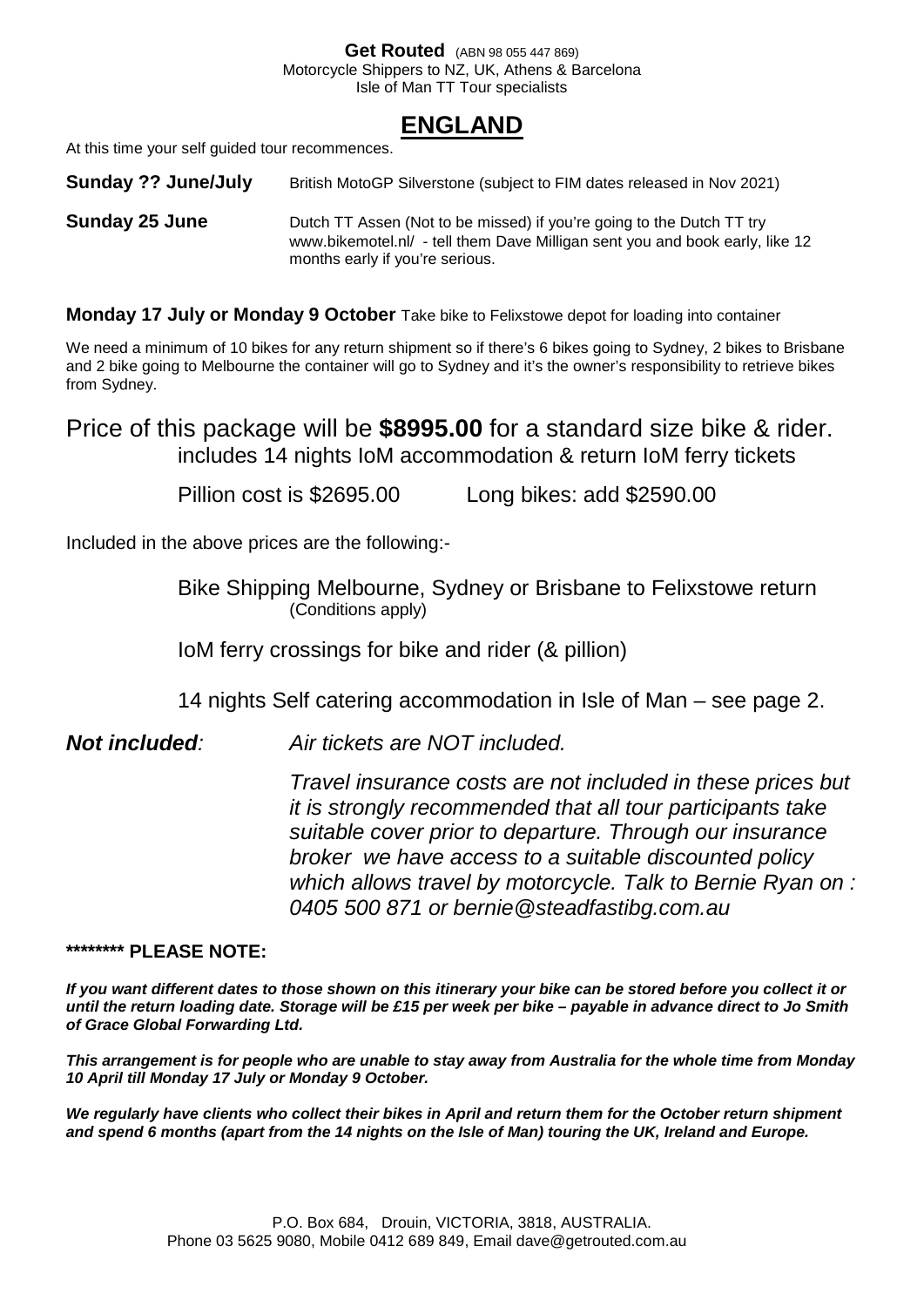#### **Terms & Conditions**

- **1. Air travel & Passports are your responsibility. So are vaccine passports.**
- **2. Bike Shipping. Price includes the shipping of any bike which comes within the definition of STANDARD SIZE – i.e. less than 2.3 m long. YES, that's LESS THAN 2.3 metres long. A container door is 2.3 m wide. We can take bigger/longer bikes – see page 4 for additional costs.**
- **3. VISA's you don't need a visa for any of the destinations shown on this itinerary if you are travelling on an Australia or New Zealand passport.**
- **4. Price These prices are subject to changes due to accommodation, rail, shipping rates and ferry ticket price fluctuations and exchange rate fluctuations up until the date of receipt of your final payment. Once your final payment has been received there can be no variation of price for this itinerary. These prices were costed using 2021 figures.**
- **5. Refunds will not be made in respect of unused services or services not undertaken.**
- **6. Deposit a deposit of \$1000 per person is required at the time of booking. The deposit is NON refundable. We may be able to roll it over to a later tour/shipment or refund it if you can encourage someone else to take your place, at the discretion of Get Routed.**
- **7. Payment of the balance of your tour cost must be made not less than 1 month prior to loading. You will be invoiced.**
- **8. Departure a minimum of 10 bikes (or less at our discretion) is required to ensure departure of this tour. If the tour is cancelled due to a shortage of participants all monies will be refunded.**
- **9. Shipments. We fit 10 bikes (or 20 into a 40' container) into each container and only ship full containers**
- **10.Luggage. We can take some bike luggage in the container, but it must be bubble wrapped and off the bike when loaded. Panniers & Top boxes (hard & soft) can be taken in the container but must be bubble wrapped to protect against damage – you take full responsibility for any Panniers & Top Boxes in the container. All panniers & top boxes must be labeled – name & bike rego number.**

**Failure to comply will see someone upset on bike loading day. As well, in the container we can take your helmet, riding boots, jacket & riding pants and wet weather suit. You are responsible for wrapping it to avoid damage. We can't take tents or other personal effects.**

- **11. Remember: Top Boxes & Panniers MUST be** *off* **the bike at loading time.**
- **12. Bikes must be clean enough to pass a rigid Quarantine inspections for the return shipment back to Australia. This is your responsibility.** Get Routed have a preferred bike cleaning place in Felixstowe. They usually charge £20 (cash) per bike and do a good job.
- **13. Itinerary. This itinerary could be subject to change without notice.**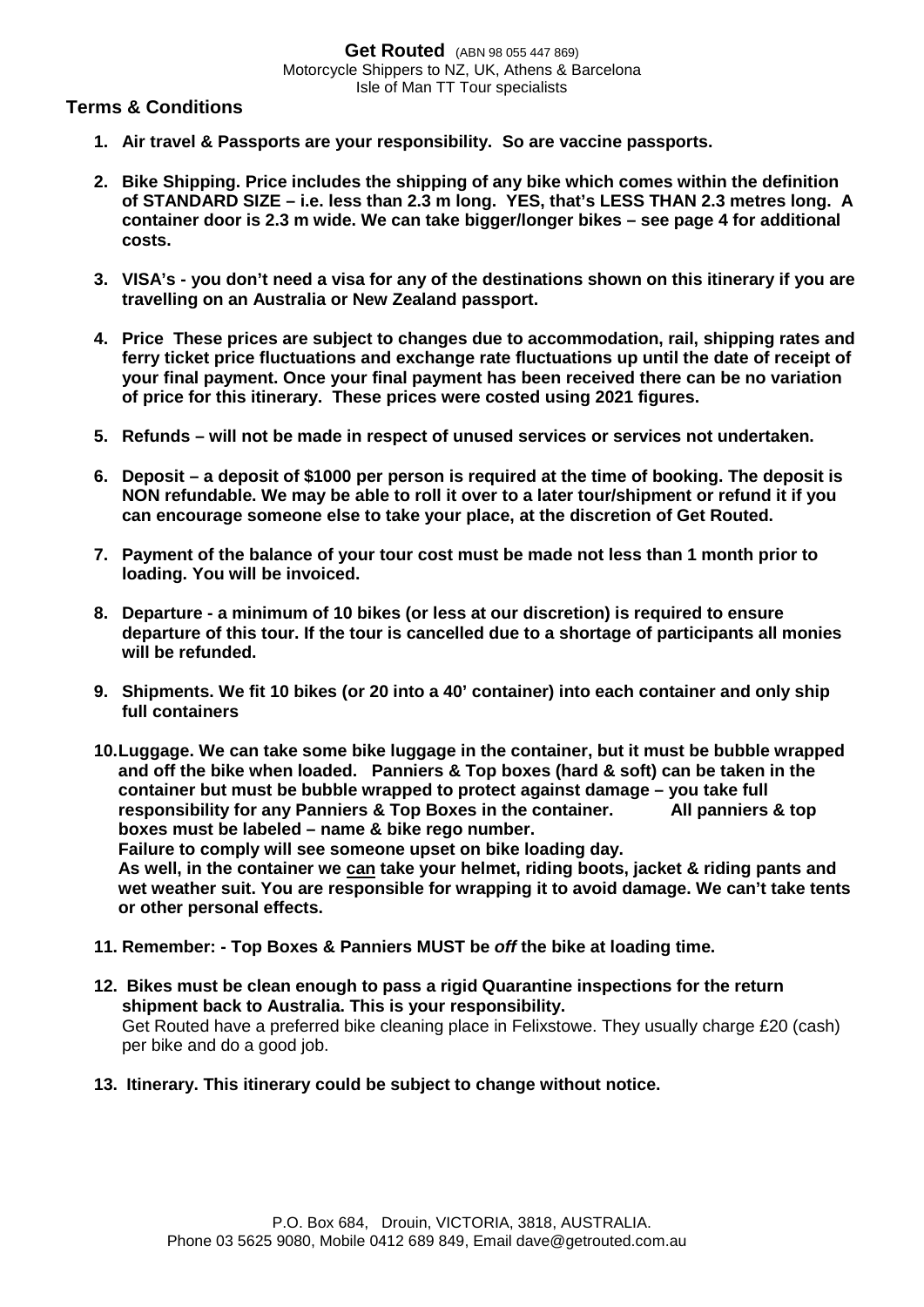#### **Get Routed** (ABN 98 055 447 869) Motorcycle Shippers to NZ, UK, Athens & Barcelona Isle of Man TT Tour specialists

## *2022 Get Routed Isle of Man TT trip*

# Reservation form

| <b>Preferred Loading Port</b>                                                                                                                                                                                                                                                                                                | <b>Brisbane</b>       | <b>Sydney</b>                                    | <b>Melbourne</b>                                                     |  |  |
|------------------------------------------------------------------------------------------------------------------------------------------------------------------------------------------------------------------------------------------------------------------------------------------------------------------------------|-----------------------|--------------------------------------------------|----------------------------------------------------------------------|--|--|
| <b>Destination port</b>                                                                                                                                                                                                                                                                                                      | <b>Felixstowe, UK</b> |                                                  | Barcelona, Spain                                                     |  |  |
| <b>Return shipment</b>                                                                                                                                                                                                                                                                                                       | July                  | <b>October</b>                                   |                                                                      |  |  |
| Circle which ever is appropriate for you.<br>all names should be exactly as per your passport                                                                                                                                                                                                                                |                       |                                                  |                                                                      |  |  |
|                                                                                                                                                                                                                                                                                                                              |                       |                                                  |                                                                      |  |  |
|                                                                                                                                                                                                                                                                                                                              |                       |                                                  |                                                                      |  |  |
|                                                                                                                                                                                                                                                                                                                              |                       |                                                  |                                                                      |  |  |
| Passport numberNationalityDeposit \$1000                                                                                                                                                                                                                                                                                     |                       |                                                  |                                                                      |  |  |
|                                                                                                                                                                                                                                                                                                                              |                       |                                                  |                                                                      |  |  |
|                                                                                                                                                                                                                                                                                                                              |                       |                                                  | <b>TOTAL ENCLOSED \$ </b><br>Cheques payable to Get Routed - please. |  |  |
|                                                                                                                                                                                                                                                                                                                              |                       |                                                  |                                                                      |  |  |
|                                                                                                                                                                                                                                                                                                                              |                       | Please print the VIN number very, very carefully |                                                                      |  |  |
| Dimensions: Length<br>if you change bikes between now and January 2022 it is your responsibility to provide the new details                                                                                                                                                                                                  |                       |                                                  |                                                                      |  |  |
| I the undersigned have read, understood and accept the Terms and Conditions of this tour.<br>I am authorised to accept the terms and conditions on behalf of the person named above.<br>I agree to pay any outstanding balance no later than 1 month prior to loading or Get Routed will<br>consider this booking cancelled. |                       |                                                  |                                                                      |  |  |
| Please find enclosed payment of \$ being a deposit/full amount                                                                                                                                                                                                                                                               |                       |                                                  |                                                                      |  |  |
|                                                                                                                                                                                                                                                                                                                              |                       |                                                  |                                                                      |  |  |
| Please mail this reservation form together with your payment to:                                                                                                                                                                                                                                                             |                       |                                                  |                                                                      |  |  |
| <b>Get Routed</b><br>P.O. Box 684<br>Drouin,<br>VICTORIA 3818, AUSTRALIA.                                                                                                                                                                                                                                                    |                       |                                                  | 1 February 2022                                                      |  |  |
| Please keep a copy of this reservation form                                                                                                                                                                                                                                                                                  |                       |                                                  |                                                                      |  |  |
|                                                                                                                                                                                                                                                                                                                              |                       |                                                  |                                                                      |  |  |